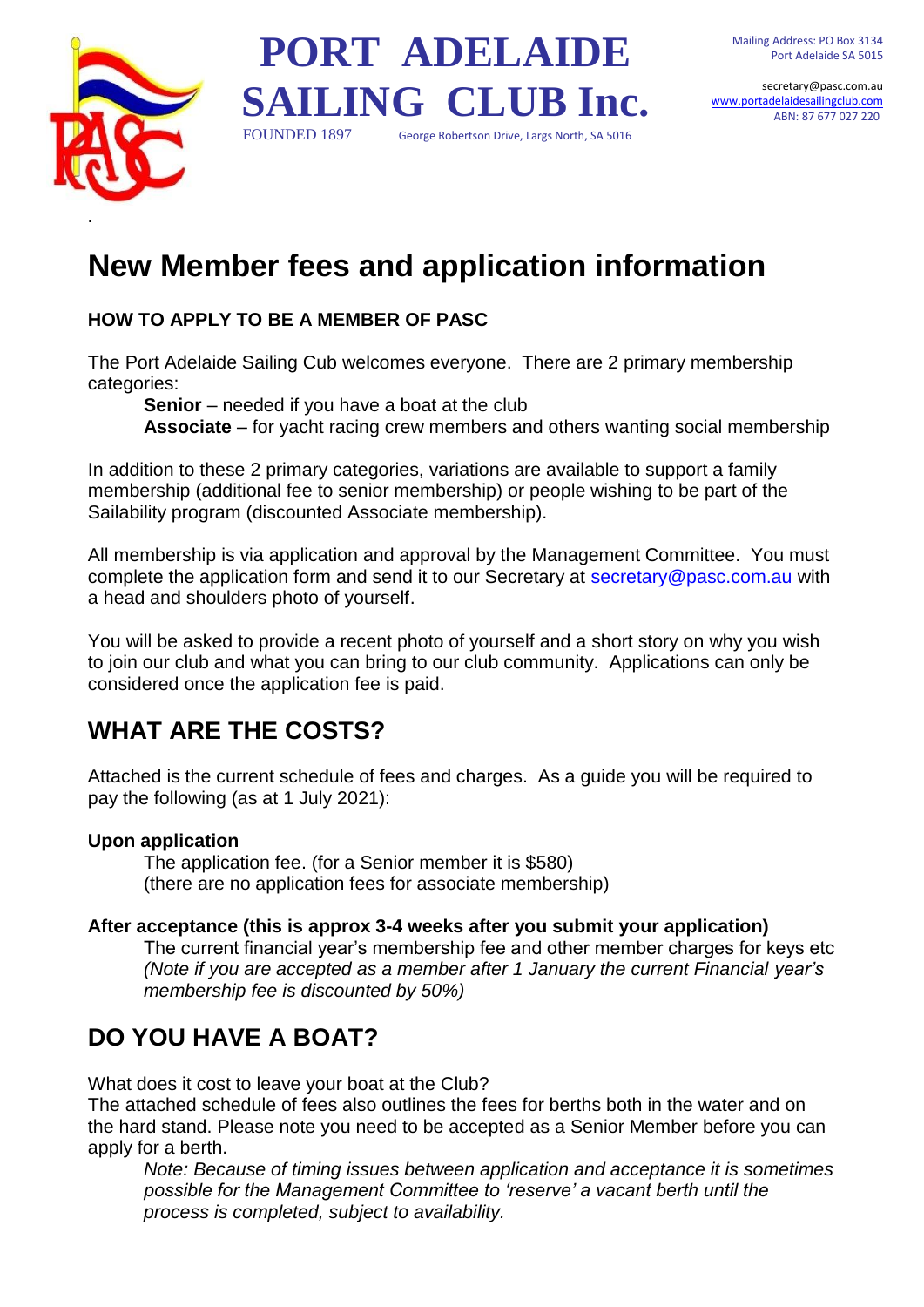### **What are the costs?**

#### **Upon application for a berth**

**Berth** (in marina or on the Hard Stand): Payment of a berth application fee

#### **Upon allocation**

The payment of the annual berth fee and maintenance fee *(Note the berth and maintenance fee can be paid Annually, quarterly or monthly by direct credit)*

#### **Example of Costs:**

#### **Example 1 (Costs as at 1 July 2021)**

I wish to be **a senior member** and will be applying for **an 8 meter wet berth**, what will it cost me?

**Upon application**, you will need to pay the membership application fee of **\$580. Once accepted** you will need to pay the Financial year's membership fee **\$595** (or 50% discount after 1 January) plus charges for access keys etc **\$50**.

Once accepted as a Senior member you may then **apply for a berth**. These are subject to availability.

**Upon application** for an 8 meter wet berth you are required to pay the berth application fee of **\$1220.** (This is refunded if a berth cannot be allocated)

**Upon allocation** of a berth you will be required to pay the annual berth fee of **\$1590 plus the Maintenance area fee \$200**. This can be paid annually, quarterly or monthly by direct credit.

#### **Total cost for your first year is \$4235, there after \$2385 per annum**

#### **Example 2 (Costs as at 1 July 2021)**

I wish to crew on a racing yacht and be part of the Club's social activities. I will be an associate member, what will it cost me?

**Upon application**, there are no fees to be paid. Just submit the application form. **Once accepted** you will need to pay the Financial year's membership fee **\$180** (or 50% discount after 1 January plus charges for access keys etc.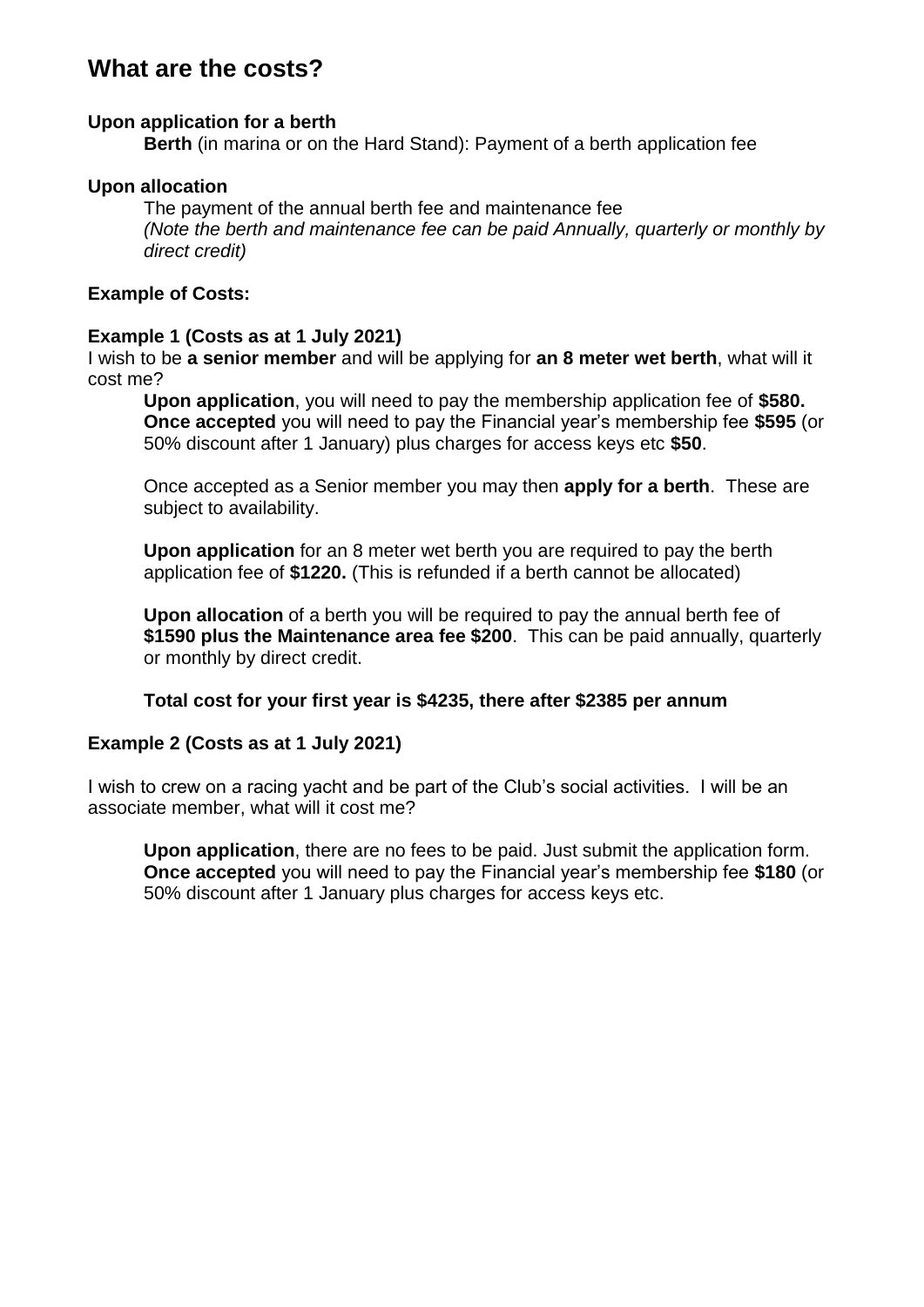

# **Application for Membership**

| I wish to apply for Membership at the PASC as: (tick appropriate box)                                                              |                                                           |                  |                                     |  |             |  |    |  |  |
|------------------------------------------------------------------------------------------------------------------------------------|-----------------------------------------------------------|------------------|-------------------------------------|--|-------------|--|----|--|--|
| <b>Senior</b>                                                                                                                      |                                                           | <b>Associate</b> |                                     |  |             |  |    |  |  |
|                                                                                                                                    |                                                           |                  |                                     |  |             |  |    |  |  |
| Racing                                                                                                                             | <b>Family</b>                                             |                  | <b>Junior</b><br><b>Sailability</b> |  |             |  |    |  |  |
|                                                                                                                                    |                                                           |                  |                                     |  |             |  |    |  |  |
| My details are:                                                                                                                    |                                                           |                  |                                     |  |             |  |    |  |  |
| Please attached a recent head and shoulder photo of yourself                                                                       |                                                           |                  |                                     |  |             |  |    |  |  |
| My title is:<br>Mr                                                                                                                 | <b>Mrs</b>                                                | Ms               |                                     |  | <b>Miss</b> |  | Dr |  |  |
| Other (specify)                                                                                                                    |                                                           |                  |                                     |  |             |  |    |  |  |
|                                                                                                                                    |                                                           |                  |                                     |  |             |  |    |  |  |
| <b>Given Names:</b><br>Preferred name:                                                                                             |                                                           |                  |                                     |  |             |  |    |  |  |
| Last Name:                                                                                                                         |                                                           |                  |                                     |  |             |  |    |  |  |
|                                                                                                                                    |                                                           |                  |                                     |  |             |  |    |  |  |
| Address (home incl Post Code):                                                                                                     |                                                           |                  |                                     |  |             |  |    |  |  |
| Please note all communication from the club to its members is via electronic distribution, ie email, web page and<br>social media. |                                                           |                  |                                     |  |             |  |    |  |  |
| Phone (home):                                                                                                                      | (business):                                               |                  |                                     |  |             |  |    |  |  |
| Mobile:                                                                                                                            | Email:                                                    |                  |                                     |  |             |  |    |  |  |
| Date of Birth:                                                                                                                     |                                                           |                  |                                     |  |             |  |    |  |  |
|                                                                                                                                    | <b>Marital Status:</b><br>Partner's Name (if applicable): |                  |                                     |  |             |  |    |  |  |
| Occupation:                                                                                                                        | <b>Employers Name:</b>                                    |                  |                                     |  |             |  |    |  |  |
| <b>Australian Sailing Number:</b>                                                                                                  |                                                           |                  |                                     |  |             |  |    |  |  |
| I wish to join the PASC because:                                                                                                   |                                                           |                  |                                     |  |             |  |    |  |  |
|                                                                                                                                    |                                                           |                  |                                     |  |             |  |    |  |  |
|                                                                                                                                    |                                                           |                  |                                     |  |             |  |    |  |  |
|                                                                                                                                    |                                                           |                  |                                     |  |             |  |    |  |  |
|                                                                                                                                    |                                                           |                  |                                     |  |             |  |    |  |  |
| <b>Declaration:</b>                                                                                                                |                                                           |                  |                                     |  |             |  |    |  |  |
| I understand that by applying for membership of the Port Adelaide Sailing Club                                                     |                                                           |                  |                                     |  |             |  |    |  |  |
| (PASC) I undertake, if accepted, to be governed by the Club's Constitution and                                                     |                                                           |                  |                                     |  |             |  |    |  |  |
| observe those rules and regulations. I declare that the information I have provided                                                |                                                           |                  |                                     |  |             |  |    |  |  |
| is true and correct.                                                                                                               |                                                           |                  |                                     |  |             |  |    |  |  |
|                                                                                                                                    |                                                           |                  |                                     |  |             |  |    |  |  |
|                                                                                                                                    |                                                           |                  |                                     |  |             |  |    |  |  |
| Signature of Applicant:                                                                                                            |                                                           |                  |                                     |  | Date:       |  |    |  |  |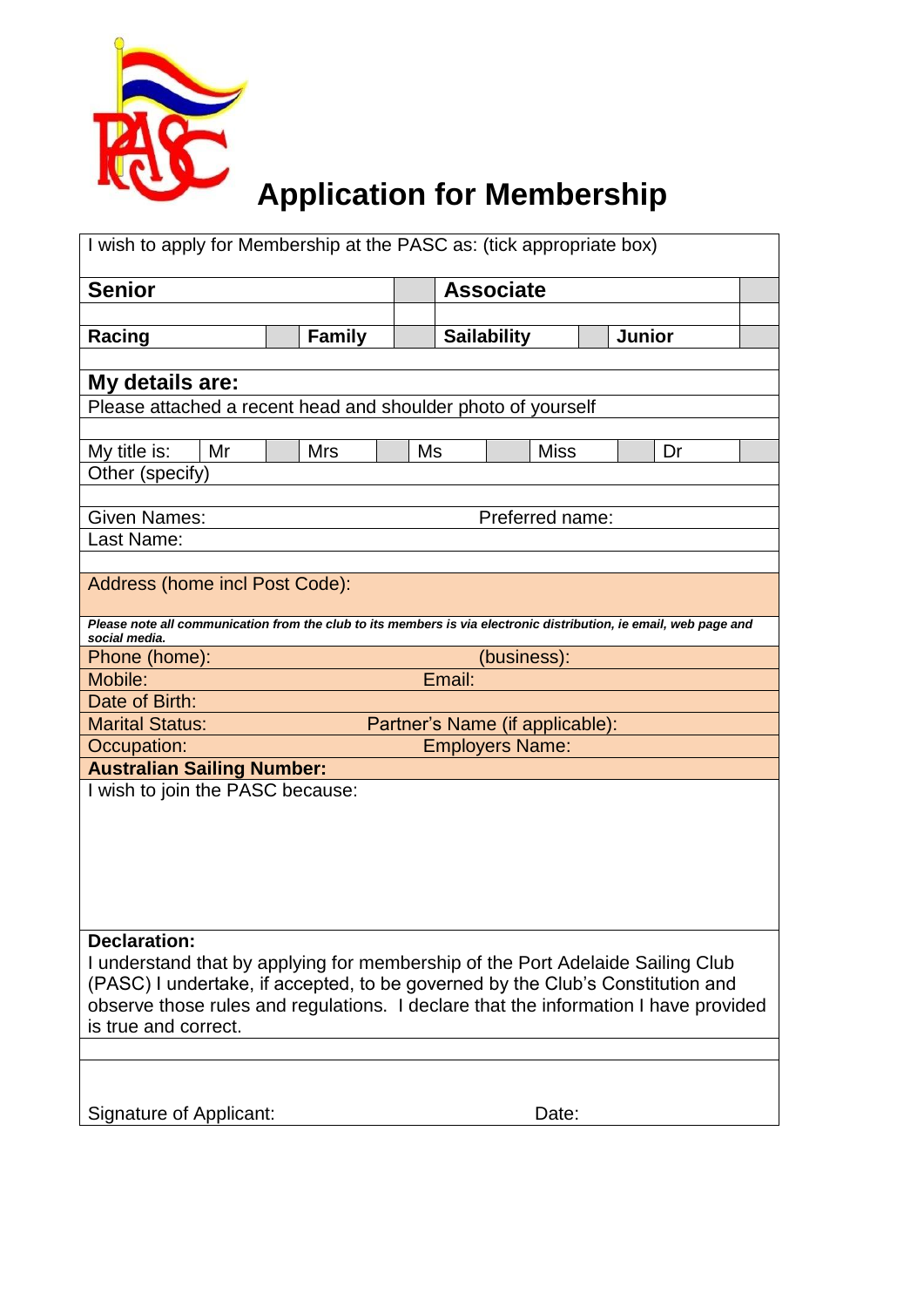#### **OTHER RELEVANT INFORMATION TO SUPPORT MY APPLICATION**

In Support of your application please complete one of the following options '**Proposer/Seconder**' or '**References**' – Option A or option B – (both are not required)

**Option A – Proposer/Seconder** 

We recommend the above-named applicant to be accepted as a member of the PASC. The applicant is personally known to us and we can vouch that the applicant is a fit and proper person for membership.

**Name of Proposer (Senior Member):** 

Signed by Proposer: Date: Date:

**Name of Seconder (Senior Member):** 

Signed by Seconder **Date:** Date:

**Option B – References (References can be provided if the applicant is unable to provide Club Members as proposer/seconder)** 

I submit two original written references on letterhead to support my application. References are attached to this application.

**Name of Referee 1:** 

Signed by Referee 1: Date:

**Name of Referee 2:** 

Signed by Referee 2: Date: Date: Date:

#### **Information about you - Experience**

Please provide a summary of your boating experience:

Please provide information about your other experience that may be of benefit to the Club: (ie IT background, trade, administration etc). We are a volunteer club.

Have you undertaken any Marine education courses? Please provide details:

Other Clubs/Organizations I am a member of: I presently belong to:

I previously belonged:

How did you find out about the PASC?

**Upgrade to Family Membership (Complete only if applying for Family Membership)** 

| Name of Spouse/Partner: | $D.O.B$ : |
|-------------------------|-----------|
| Names of Children U/18: | D.O.B:    |
| Names of Children U/18: | $D.O.B$ : |
|                         |           |